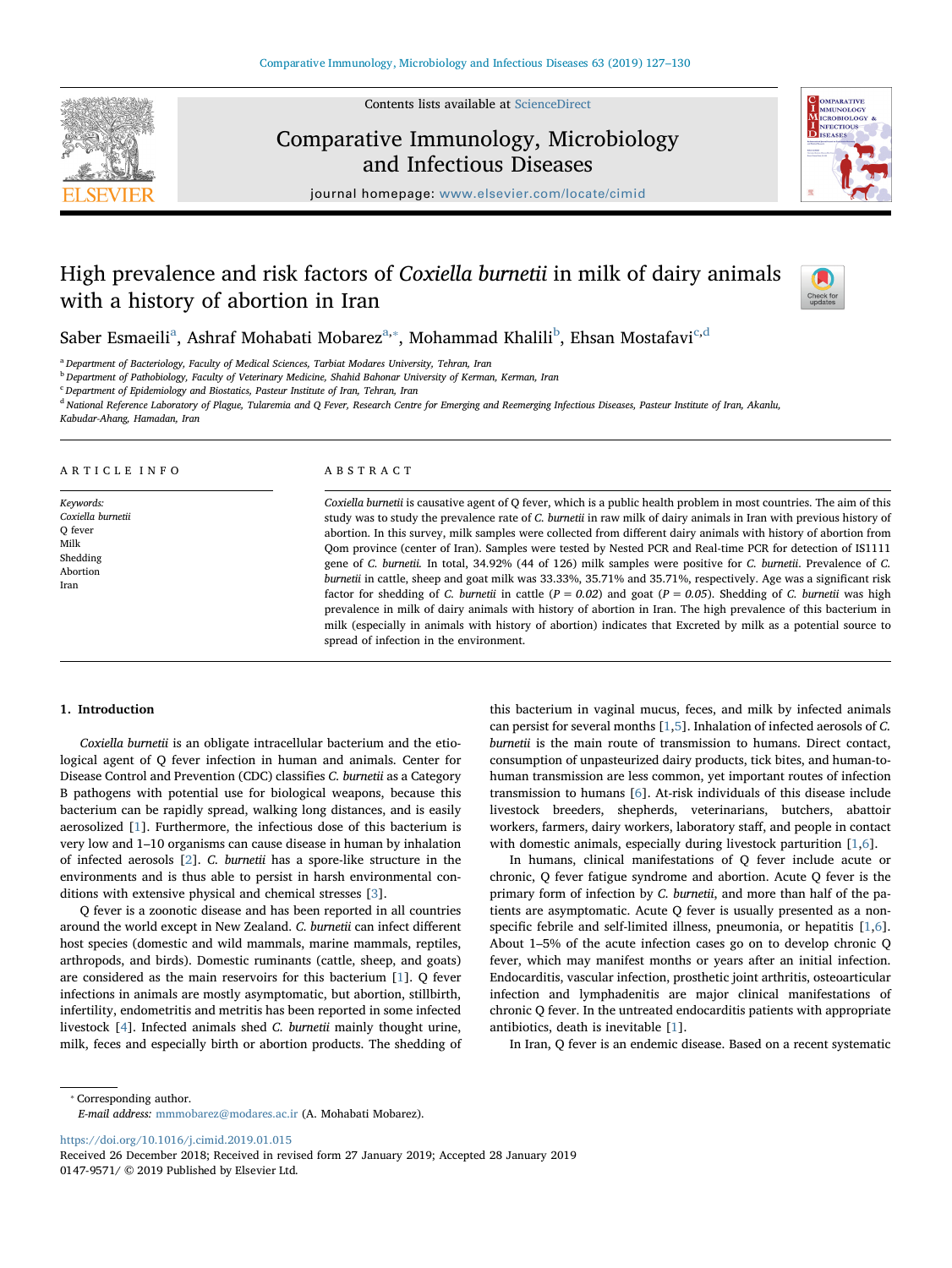review conducted in Iran, Q fever had high seroprevalence among human and domestic animals population [[7](#page-3-6)]. C. burnetii has been identified by molecular method from milk and dairy products, fetus and ticks. Recently acute and chronic Q fever cases were also reported in Iran [8–[10](#page-3-7)]. Despite all this, Q fever is a neglected disease in Iran, this could be due to the fact that clinical physicians and healthcare workers do not receive adequate training to be able to identify the disease and Q fever is not a reportable disease by health system in Iran.

The aim of this study was to investigate the prevalence of C. burnetii in raw milk of dairy animals in Iran with previous history of abortion. Although some recent studies have been conducted on the prevalence of C. burnetii among livestock in Iran, information about C. burnetii presence in milk is incomplete in large parts of Iran. Our work is an effort to attract more attention to the Q fever disease and C. burnetii by the national healthcare system and veterinary organization in Iran.

## 2. Material and methods

#### 2.1. Study Area

This cross-sectional study was carried out in Qom province in 2017. This province is located approximately in the central of Iran and neighbors Tehran province from north, Semnan province from east, Isfahan province from south, and Markazi province from west and southwest. This province covers an area of 11,240 Km². The climate of Qom province is varying semi-desert to desert. Annual rainfall averages 161 mm and this province has a human population of 1,292,283, of which 95.18% reside in urban areas. Qom province has more than 142,000 of cattle, 180,000 goats and 720,000 sheep.

## 2.2. Sampling

This study was approved by the Ethics Committee of Biomedical Research of Tarbiat Modarres University (Ethic Code: IR.TMU.REC.1395.510). Sampling was conducted from June to July 2017. Farms that had a history of abortion were identified on the basis of information recorded (during the last three years) in the Veterinary Office of Qom province. The dairy farms (goat, sheep and cattle) were randomly selected. Information for each herd and dairy animal was recorded. In each herd, 50 mL raw milk was collected from each diary livestock that had abortion history during the last three years. Milk samples were immediately transported to the laboratory under the cold chain (4 to  $8^{\circ}$ C).

### 2.3. Milk processing and DNA extraction

After transferring of samples to the laboratory, milk samples were centrifuging at 4500 rpm for 15 min in 50 mL falcon tube and removed the cream layer. The supernatant was discarded and the sediment was re-suspended using 50 mL sterile phosphate buffered saline (PBS). Samples were then centrifuged at 4000 rpm for 10 min. The supernatant was discarded and the precipitate was dissolved in 20 mL PBS solution and centrifuged for 10 min at 4000 rpm. The final precipitate was dissolved in 1 mL PBS and stored at -20 °C until extraction of DNA.

For DNA extraction, 200 μL of the final sediment solution in the previous step was used. Genomic DNA was isolated using the Roche High Pure PCR Template Preparation Kit (Roche, Germany), according to the manufacturer's instruction.

### 2.4. Molecular detection

All samples were tested by nested PCR and real-time PCR for detection of IS1111 gene of C. burnetii ([Table 1](#page-2-0)). Nested PCR method was performed via two runs of PCR using two sets of primers including Trans1 and Trans2 for first amplification followed by 261 F and 463R for second amplification reaction [\[9\]](#page-3-8). The products of first PCR were

separately used as DNA template in a second round of PCR. Each PCR reaction contained 5 μL of DNA, 12.5 μL Taq DNA Polymerase Master Mix RED (Ampliqon, Denmark), and 10 pmol/μL from each primer in a final volume of 25 μL. PCR was performed in a thermal cycler (Bioneer, South Korea). The first amplification of PCR was 95 °C for 2 min, followed by five cycles at 94 °C for 30 s, 66 to 61 °C (touchdown assay) for 1 min and 72 °C for 1 min. These cycles were followed by 35 cycles consisting of 94 °C for 30 s, 61 °C for 30 s, and 72 °C for 1 min, then a final extension step of 10 min at 72 °C. In the second amplification, the cycling conditions included an initial denaturation of DNA at 94 °C for 3 min, followed by 35 cycles at 94 °C for 30 s, 50° for 45 s, 72 °C for 1 min, then a final extension step of 10 min at 72 °C. The amplicons were electrophoresed on 1.5% agarose gel and visualized under UV.

Real-time PCR was performed using specific primers and probe sequences targeting IS1111 gene ([Table 1\)](#page-2-0). Real-time PCR reactions were performed using the following reaction mixture: 10 μL of 2x RealQ Plus Master Mix for Probe (Ampliqon, Denmark), 900 nM forward primer, 900 nM reverse primer, 200 nM probe and 4 μL of DNA template. Realtime performed on the Corbett 6000 Rotor-Gene system (Corbett, Victoria, Australia), with a final volume of 20 μL for each reaction. The PCR amplification program were 10 min at 95 °C, followed by 45 cycles of 15 s at 94 °C and 60 s at 60 °C [\[11](#page-3-9)].

#### 2.5. Data analysis

Data were analyzed using SPSS statistical software, v. 24 (SPSS Inc., Chicago, IL). The regression logistic test was used to compare the variables during analysis. P-values less than 0.05 were considered statistically significant.

## 3. Results

In this study, 126 individual raw milk samples were collected from animal with abortion history. Results of nested PCR were completely consistent with Real-time PCR results for detection of C. burnetii DNA based on the IS1111 amplification. In total, 44 (34.92%) samples were positive ([Table 2\)](#page-2-1).

C. burnetii was detected in 33.33% (95% confidence interval [CI]:21.01–48.45) of cattle milk samples. All six sampled cattle herds were positive. Herd level prevalence was 34%. The highest and lowest prevalence in herd level was 75.34% and 14.29%, respectively. Regression logistic analysis showed that age was a significant risk factors for shedding of C. burnetii in cattle milk ( $P = 0.02$ ). Moreover, chance for a positive result increased 1.67 times (95% CI: 1.10–2.53) for an increase in each year age. Time of abortion was a weak risk factor for cattle  $(P = 0.06)$  [\(Table 3\)](#page-2-2).

Prevalence of *C. burnetii* in samples of sheep milk was 35.71% (%95CI: 20.71–54.17). Herd level prevalence was 40.21%. No positive cases were found in the three herds and all milk samples were positive in two flocks. Furthermore, no significant relationship was found between risk factors and shedding of C. burnetii [\(Table 3\)](#page-2-2).

C. burnetii was detected 35.71% (%95CI: 24.46–48.81) in goat's milk samples. Herd level prevalence was 42.36% in goat. No positive cases were found in the three flocks, and all milk samples were positive in two flocks. Regression logistic analysis showed that age was significant risk factors for shedding of C. burnetii in goat's milk  $((P = 0.05), \text{ OR} = 0.61 \ (95\% \ \text{CI: } 0.38-0.99))$ . Others risk factors were not significant [\(Table 3\)](#page-2-2).

### 4. Discussion

In this study, we investigated raw milk samples of animal with abortion history to detection of C. burnetii by nested PCR and real-time PCR in central Iran. The prevalence of C. burnetii was very high (34.92%) in raw milk samples. The high prevalence of this bacterium in milk (especially in animals with history of abortion) indicates that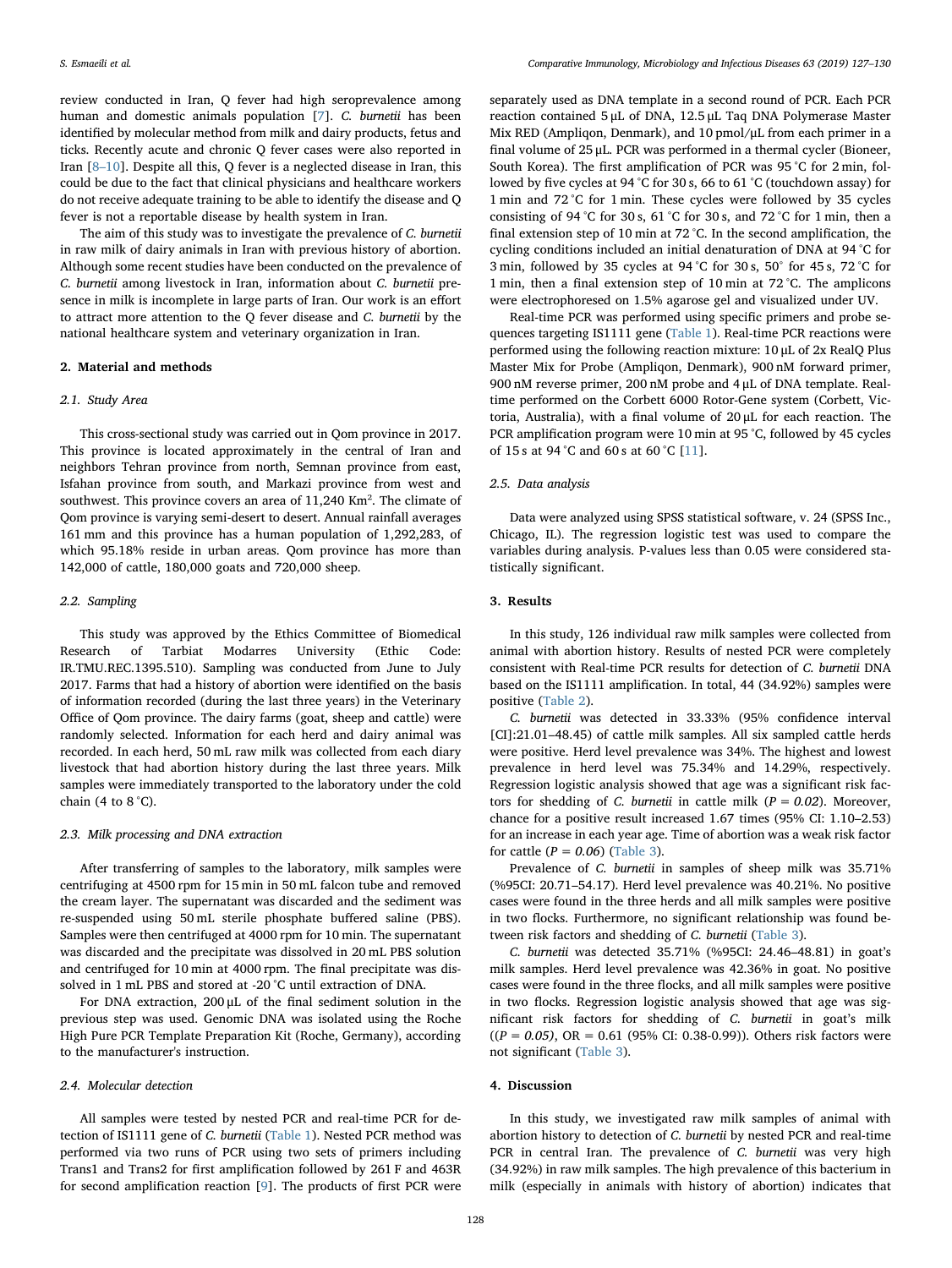#### <span id="page-2-0"></span>Table 1

| Primer sequences for diagnosis of C. burnetii IS1111 gene by Nested PCR and Real-time PCR. |  |  |  |  |  |  |  |  |  |
|--------------------------------------------------------------------------------------------|--|--|--|--|--|--|--|--|--|
|--------------------------------------------------------------------------------------------|--|--|--|--|--|--|--|--|--|

| Protocol      | Primer                | Sequence $(5\rightarrow 3)$        | Amplicon size (bp) |
|---------------|-----------------------|------------------------------------|--------------------|
| Trans-PCR     | Trans1                | TATGTATCCACCGTAGCCAGTC             | 687                |
|               | Trans2                | CCCAACAACACCTCCTTATTC              |                    |
| Nested PCR    | 261F                  | GAGCGAACCATTGGTATCG                | 203                |
|               | 463R                  | CTTTAACAGCGCTTGAACGT               |                    |
| Real-Time PCR | tmO-koorts4-fw        | AAAACGGATAAAAAGAGTCTGTGGTT         | 70                 |
|               | tmO-koorts4-rv        | CCACACAAGCGCGATTCAT                |                    |
|               | tmO-koorts4-fam-tamra | 6-FAM-AAAGCACTCATTGAGCGCCGCG-TAMRA |                    |

### <span id="page-2-1"></span>Table 2

Prevalence of C. burnetii in milk of dairy animal with abortion history in the Qom province.

|        | Number of<br>sampled flock | Number of<br>samples | Number of<br>Positive<br>samples | Rate of positive<br>samples (%95CI) |
|--------|----------------------------|----------------------|----------------------------------|-------------------------------------|
| Cattle | 6                          | 42                   | 14                               | 33.33 (21.01-48.45)                 |
| Sheep  | 9                          | 28                   | 10                               | 35.71 (20.71-54.17)                 |
| Goat   | 12                         | 56                   | 20                               | 35.71 (24.46-48.81)                 |
| Total  | 27                         | 126                  | 44                               | 34.92 (27.16-43.58)                 |

Excreted by milk as a potential source to spread of infection in the environment. The shedding of C. burnetii by ruminants is an important public health threat [\[12](#page-3-10)]. Some studies have reported higher seroprevalence and clinical disease in patients consuming raw milk [\[13](#page-3-11)]. Unfortunately, the tradition of consuming dairy products made from unpasteurized milk, especially amongst those living in rural areas and remote regions, increases the risk of diseases caused by milk-borne pathogens [\[14](#page-3-12)]. Contamination of raw milk can further lead to generation of contaminated aerosols during various stages of milk manipulation, including milking of livestock and handling of milk at the farms and dairy factories. Therefore, it is necessary to take measures to raise awareness regarding preventive methods such as pasteurization of milk and use of personal protective equipment and appropriate containment when dealing with livestock.

In our results, the shedding of C. burnetii in individual milk was 33.33% in cattle dairy. These livestock did not have any clinical signs and only had a history of abortion. In a previous study from 2011, 14% of cattle bulk milk were positive for C. burnetii in Qom province [\[15](#page-3-13)]. This difference in prevalence of C. burnetii can be the result of these factors: (I) use of multicopy gene (IS 1111) for detection in our study versus use of single-copy gene in previous study, (II) sampling from cattle with abortion history in our study versus random sampling in previous study, (III) individual milk sampling in our study versus bulk tank milk sampling in previous study, and (IV) increase the prevalence of C. burnetii over time, because there is no control and prevention measures of Q fever in Iran. Furthermore, wide range of C. burnetii frequency in cow milk was reported from different provinces in Iran: 5% in Khorasan-Razavi [\[16](#page-3-14)], 8.6% in Isfahan [[17\]](#page-3-15), 12% in Tehran [\[18](#page-3-16)], 14.9% in Zanjan [[19\]](#page-3-17), 17.1% in Fars [[20\]](#page-3-18). Prevalence of C. burnetii in milk from dairy cattle was different in others countries: 4.7% in Switzerland  $[21]$  $[21]$ , 18.8% in the Netherlands  $[22]$  $[22]$ , 22% in Egypt  $[23]$  $[23]$ , and 57.1% in USA [[24](#page-3-22)]. Shedding via milk is the most common route of spreading C. burnetii in the environment by infected dairy cattle. The shedding of C. burnetii in milk by cattle may persist for a time longer than 1 year and may be continuous or intermittent [\[5](#page-3-4)[,14](#page-3-12)]. In our study, all sampled cattle herds had at least one positive milk sample. Also, age of dairy cattle was a significant risk factor for shedding of C. burnetii to milk. These factors should be considered in the Q fever control programs.

Infected sheep excrete C. burnetii in their milk, feces, vaginal discharge, and parturition and abortion products. In sheep experimentally infected with C. burnetii, these animals shed the bacteria for two parturitions following initial abortion [[25\]](#page-3-23). Based on a recent study, seroprevalence of Q fever in sheep has been estimated at 24.7% in the Iran [[7](#page-3-6)]. Also, sheep with a history of abortion had higher seroprevalence compared with sheep with no history of abortion [\[26](#page-3-24)]. In the present study, all ewes had a history of abortion and 35.71% of ewes shed C. burnetii in their milk. Also, high prevalence of C. burnetii in sheep milk was reported from Iran and others countries: 3.3% and 34.8% in Iran [[19](#page-3-17)[,27](#page-3-25)], 4% in Turkey [\[28](#page-3-26)], 4% in Hungry [[29\]](#page-3-27), 19% in France [\[30](#page-3-28)] and 22% in Spain [\[31](#page-3-29)]. Although the main route of shedding of this bacterium is through feces in sheep but result of this study showed that shedding of C. burnetii in milk was markedly high among sheep with a history of abortion.

In goats, clinical manifestation of Q fever included pneumonia, abortion with stillbirth and delivery of weak yeanling. Excretion in milk is a major route for shedding of C. burnetii in goats and shedding of this bacterium can persist for a long period, especially in aborted goats. Goats having gone through abortion can excrete C. burnetii in milk at two successive lactation periods [[32\]](#page-3-30). In the present study, C. burnetii was detected in 35.71% of milk samples from goats with abortion history. In southeast of Iran, 16.1% of goat milk samples were positive for C. burnetii [\[33](#page-3-31)]. Prevalence of this bacterium in goat milk was reported 2.9% in Gambia [[34\]](#page-3-32), 4% in Turkey [\[28](#page-3-26)], 6.3–12.1% in Belgium [\[35](#page-3-33)], 14.3% in USA [[24\]](#page-3-22) and 16% in France [[30\]](#page-3-28). In France, shedding of C. burnetii into milk in aborted goats were more than goats that delivered normally [\[36](#page-3-34)]. In our study, age was a significant risk factor for shedding of C. burnetii in goat's milk and younger dairy goats were shed more than older goats.

In Iran and similar other countries, milk and dairy products made from goat and sheep milk are unpasteurized. Also, most traditional cattle farms offer milk and dairy products as unpasteurized for consumption. In our sampled farms, milk and dairy products of goat and sheep were used unpasteurized. Based on available information, the risk of Q fever infection may be not negligible by consuming infected unpasteurized milk and raw milk dairy products to C. burnetii [[14\]](#page-3-12).

<span id="page-2-2"></span>

| Table 3 |  |
|---------|--|
|---------|--|

Relationship between positivity for C. burnetii in milk and risk factors.

| .                     |                     |                   |              |  |  |  |  |
|-----------------------|---------------------|-------------------|--------------|--|--|--|--|
|                       | Cow                 | Goat              |              |  |  |  |  |
|                       | OR (95% CI)         | OR (95% CI)       | P value      |  |  |  |  |
| Age                   | $1.67(1.10-2.53)$   | $0.61(0.38-0.99)$ | 0.02         |  |  |  |  |
| Time of Abortion      | $1.58(0.99 - 2.52)$ | $0.74(0.46-1.19)$ | 0.71<br>0.06 |  |  |  |  |
| Number of Parturition | $0.81(0.26 - 2.47)$ | $1.47(0.67-3.24)$ |              |  |  |  |  |